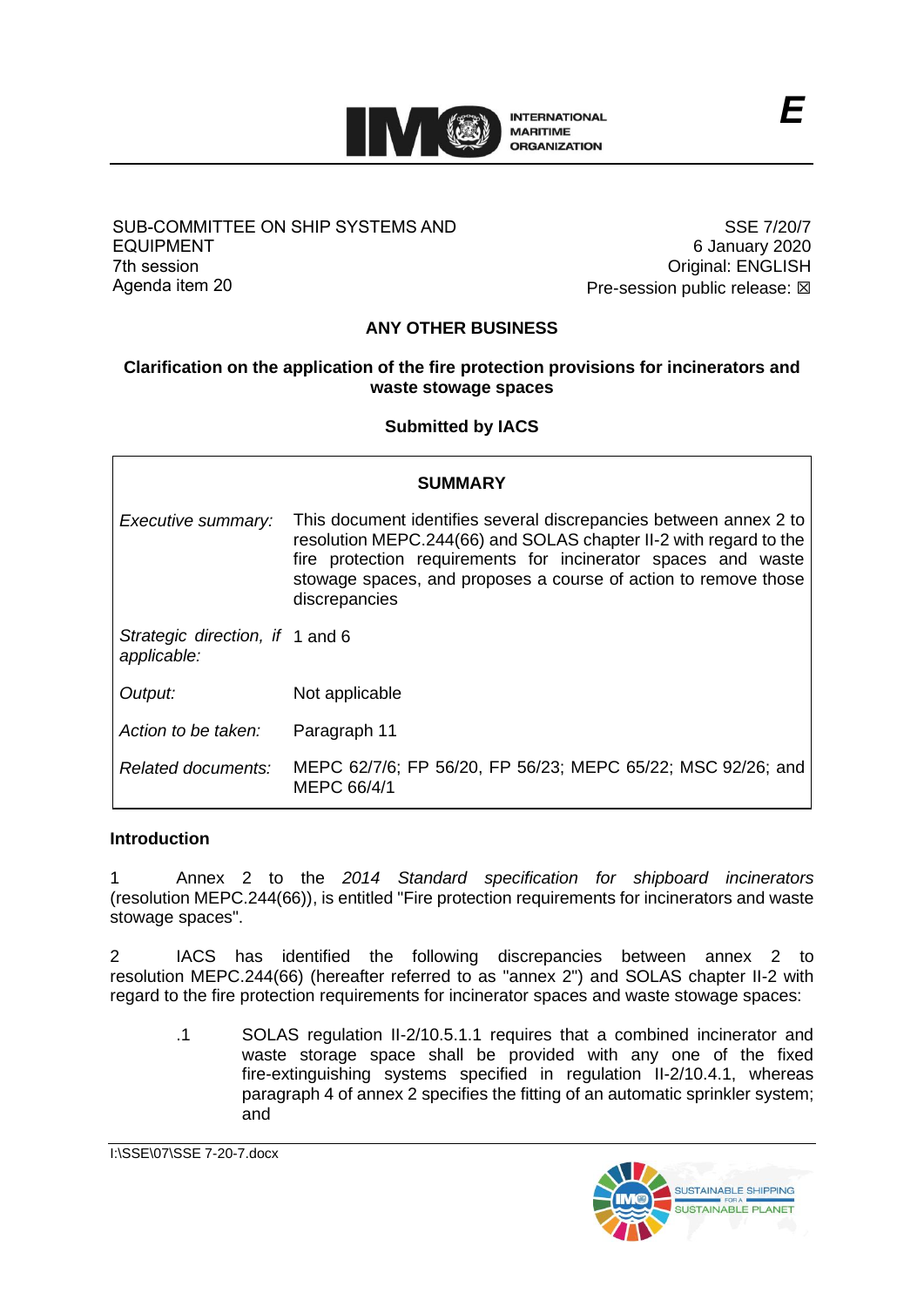.2 a fixed fire detection and fire alarm system is required for enclosed spaces containing incinerators (SOLAS regulation II-2/7.4.1.3) and service spaces on board passenger ships that carry more than 36 passengers (SOLAS regulation II-2/7.5.2), whereas annex 2 does not mention the need for such a system in a combined incinerator and waste storage space or an independent waste storage space.

# **Discussion**

3 Regarding paragraph 2.1 above, IACS considers that a combined incinerator space and waste storage space can be protected by any fixed fire-extinguishing system as per SOLAS regulation II-2/10.4.1 and that such protection is not limited to being provided by an automatic sprinkler system, as recommended in annex 2.

4 SOLAS regulation II-2/10.2.1 prescribes the fire-extinguishing capacity of fire hydrants to protect the machinery spaces and service spaces of any ship. SOLAS regulation II-2/10.3.2 requires service spaces of all ships to be protected by portable fire extinguishers of an appropriate type and sufficient number.

5 IACS considers that the above measures, i.e. a fixed fire detection and fire alarm system, a fixed fire-extinguishing system, the provision of fire hydrants and an appropriate number of suitable portable fire extinguishers, represent adequate and appropriate fire safety arrangements for such spaces, and it is not necessary to install an additional automatic sprinkler system, as specified in annex 2.

6 IACS notes that resolution MEPC.244(66) was developed on the basis of *Standard specification for shipboard incinerators* (resolution MEPC.76(40)). During the development of resolution MEPC.244(66), IACS identified discrepancies between annex A2 to resolution MEPC.76(40) and SOLAS chapter II-2, and "recognized that annex A2 to resolution MEPC.76(40) may need to be modified, or even deleted, if the MSC decides to develop appropriate amendments to SOLAS" (MEPC 62/7/6, paragraph 9). However, after reviewing the reports of subsequent sessions of the Committees and the Sub-Committee on Fire Protection, IACS is unable to find any resolution of this issue.

7 The Secretariat, in document MEPC 66/4/1, proposed amendments to the references to the SOLAS II-2 regulations referred to in annex A2 to resolution MEPC.76(40), however, the technical fire protection provisions were kept unchanged. IACS notes that the fire protection provisions in annex 2 are the same as those in annex A2 to resolution MEPC.76(40).

- 8 In addition, IACS notes that:
	- .1 As onboard equipment, incinerators have been provided with sufficient technical specifications in annex 1 to resolution MEPC.244(66). Annex 2 refers to fire protection measures for the spaces where the incinerator is installed and is not necessarily considered as part of the technical specification of the incinerator itself.
	- .2 Based on the discussion of document FP 56/20 (IACS) by the Sub-Committee on Fire Protection (FP 56/23, paragraphs 9.28 to 9.30), both MEPC 65 (MEPC 65/22, paragraph 11.71) and MSC 92 (MSC 92/26, paragraph 8.22) endorsed the view of FP 56 that the survey and certification of the fire protection arrangements of incinerator spaces and waste stowage spaces should fall under the scope of the SOLAS Convention. However, annex 2 to resolution MEPC.244(66) still includes fire protection provisions.